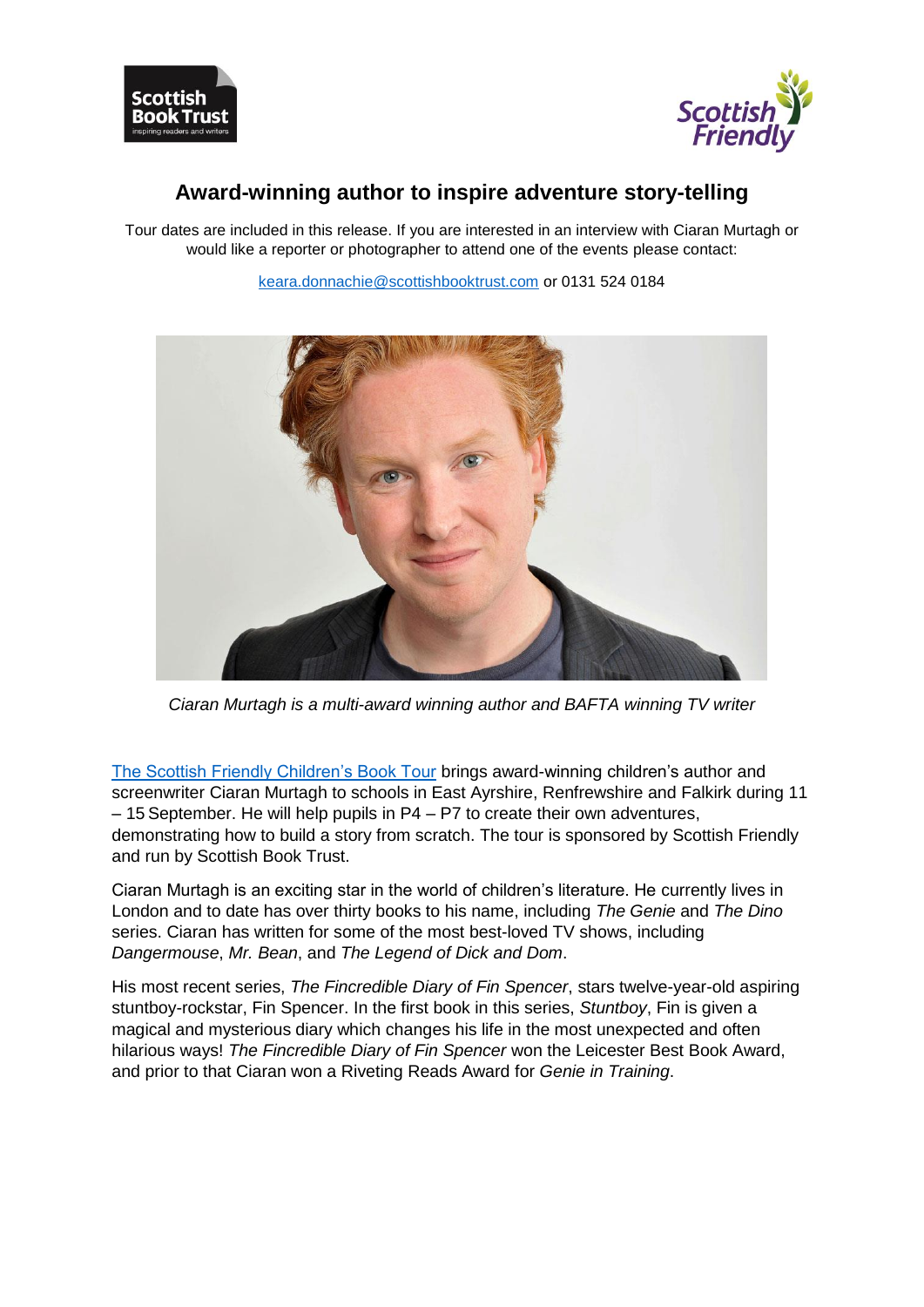



### **Commenting on the tour, Ciaran said:**

"Scotland is a land full of stories and I'm thrilled I get the opportunity to devise some more alongside the children I meet on tour!"

Every year there are six Scottish Friendly Children Book tours – four in Scotland and two in England, visiting a vast range of different communities: from rural schools with an eight pupil roll in Mouswald to 400 seat theatres in Glasgow. The tour visits both primary and secondary schools and has enthralled over 90,000 children since it began in 1998.

### **Commenting on Ciaran's tour, David Strain, Scottish Friendly's Community Manager said**:

"We are excited to have Ciaran touring with us for the first time. Not only will pupils get to meet a star author, Ciaran is sure to leave an lasting impression as he shows pupils how to create stories for themselves."

Scottish Friendly has sponsored the programme for the past 19 years, touring some of the finest children's authors and illustrators including former Children's Laureate Chris Riddell, Malorie Blackman, Michael Rosen, Jacqueline Wilson, Melvin Burgess, Steve Cole, Michael Morpurgo and Sophie McKenzie.

### **Marc Lambert, CEO of Scottish Book Trust, added**:

"Bringing an author into schools is hugely inspiring for pupils and we are delighted to work with Scottish Friendly to share this magic with young people in East Ayrshire, Renfrewshire and Falkirk. Ciaran's visit will generate excitement about reading and inspire the children to write their own stories."

### **Notes to Editors**

For media enquiries, interviews and images, please contact Keara Donnachie, Press Officer: [keara.donnachie@scottishbooktrust.com](mailto:keara.donnachie@scottishbooktrust.com) or 0131 524 0184.

After every tour, Scottish Book Trust's website features case studies and resources to show the impact of the tour on the pupils we visit: [www.scottishbooktrust.com](http://www.scottishbooktrust.com/)

### **Tour dates and times for media and photographers to attend are below.**

Please RSVP to: keara.donnachie@scottishbooktrust.com or 0131 524 0184.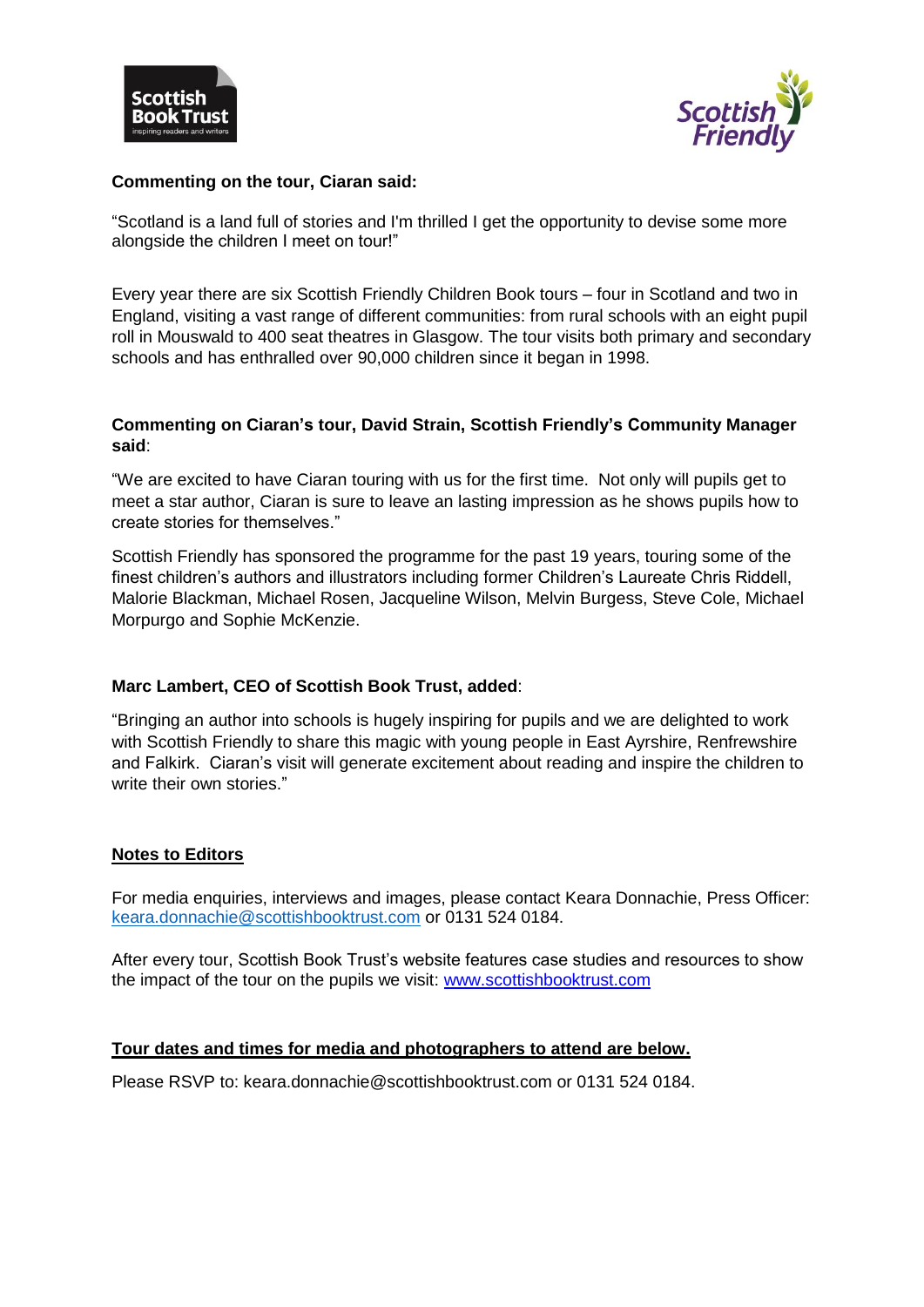



# **Monday 11 (Renfrewshire)** Newmains Primary School 9-10am Todholm Primary School 1.30-2.30pm

### **Tues 12 (Renfrewshire)**

St James Primary School 9-10am Heriot Primary School 1.30-2.30pm

### **Wed 13 (East Ayrshire)**

Crosshouse Primary School 9.30-10.30am Barshare Primary School & Supported Learning Centre 1.30-2.30pm

### **Thurs 14 (Falkirk)**

Kinnaird Primary School 9 – 10am St Francis Xaviers Primary School 1-2pm

# **Fri 15 (Falkirk)**

Comely Park Primary School 9.15-10.15am

St Margaret's Primary School 1.30-2.30pm

# **About the Scottish Friendly Children's Book Tour**

The Scottish Friendly Children's Book Tour, organised by Scottish Book Trust, has been running for 19 fruitful years. It tours throughout Scotland's urban, rural and remote communities and visits every single Scottish local authority on a three-year cycle. Every year the tour also brings the best writers living and working in Scotland to England, to inspire pupils. The tour visits both primary and secondary schools and has enthralled over 90,000 children since it began in 1998.

### **About Scottish Friendly**

Scottish Friendly, one of the UK's largest mutual life offices, is a progressive and modern financial services group. It provides investors and their families with a wide range of affordable investments. Scottish Friendly is very engaged in the community and works with Scottish Book Trust to provide fresh and exciting content on their website: [https://www.scottishfriendly.co.uk](https://www.scottishfriendly.co.uk/) @scotfriendly www.facebook.com/scottishfriendly